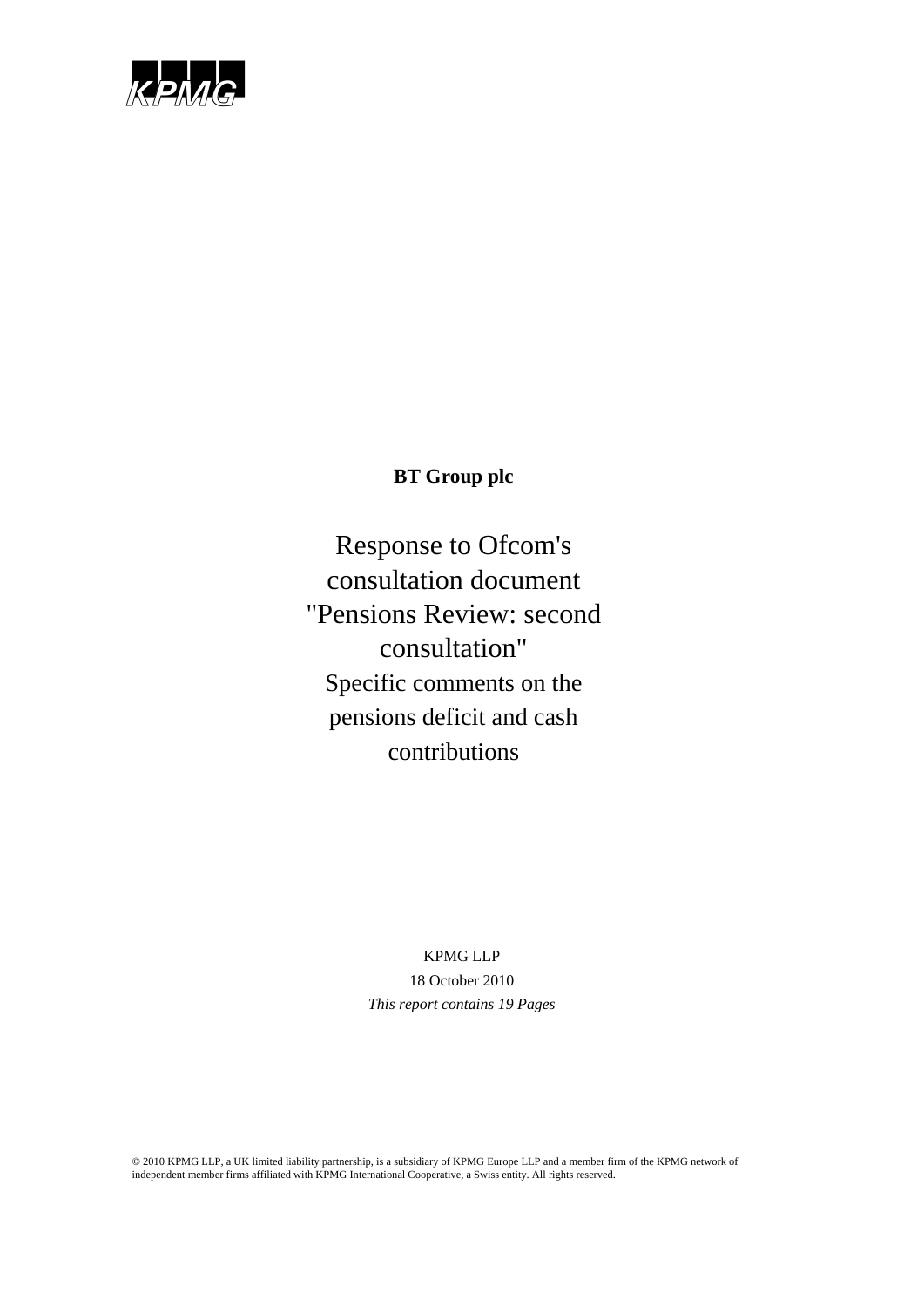

# **Contents**

| 1                | <b>Introduction and executive summary</b>                                                                                                                                                                                    | $\mathbf{1}$   |  |
|------------------|------------------------------------------------------------------------------------------------------------------------------------------------------------------------------------------------------------------------------|----------------|--|
| 1.1              | Introduction                                                                                                                                                                                                                 | $\mathbf{1}$   |  |
| 1.2              | The purpose of this report                                                                                                                                                                                                   | 1              |  |
| 1.3              | Summary of our analysis                                                                                                                                                                                                      |                |  |
| 1.4              | Limitations                                                                                                                                                                                                                  | $\overline{4}$ |  |
| $\boldsymbol{2}$ | <b>Impact of the pensions holiday</b>                                                                                                                                                                                        | 6              |  |
| 2.1              | Background to pension funding                                                                                                                                                                                                | 6              |  |
| 2.2              | Contributions to the BTPS and the pensions holiday                                                                                                                                                                           | 6              |  |
| 2.3              | The 1 January 1993 actuarial valuation of the BTPS                                                                                                                                                                           | $\overline{7}$ |  |
| 2.4              | Conclusions                                                                                                                                                                                                                  | 8              |  |
| 3                | How does the P&L operating charge compare to cash<br>contributions paid by BT?                                                                                                                                               | 9              |  |
| 3.1              | Current approach to setting regulated charges                                                                                                                                                                                | 9              |  |
| 3.2              | How does the P&L operating charge to date (on which the recovery<br>is based) compare to cash contributions paid by BT? How would one<br>expect the P&L operating charge and cash contributions to compare<br>going forward? | 9              |  |
| 3.3              | Conclusions                                                                                                                                                                                                                  | 12             |  |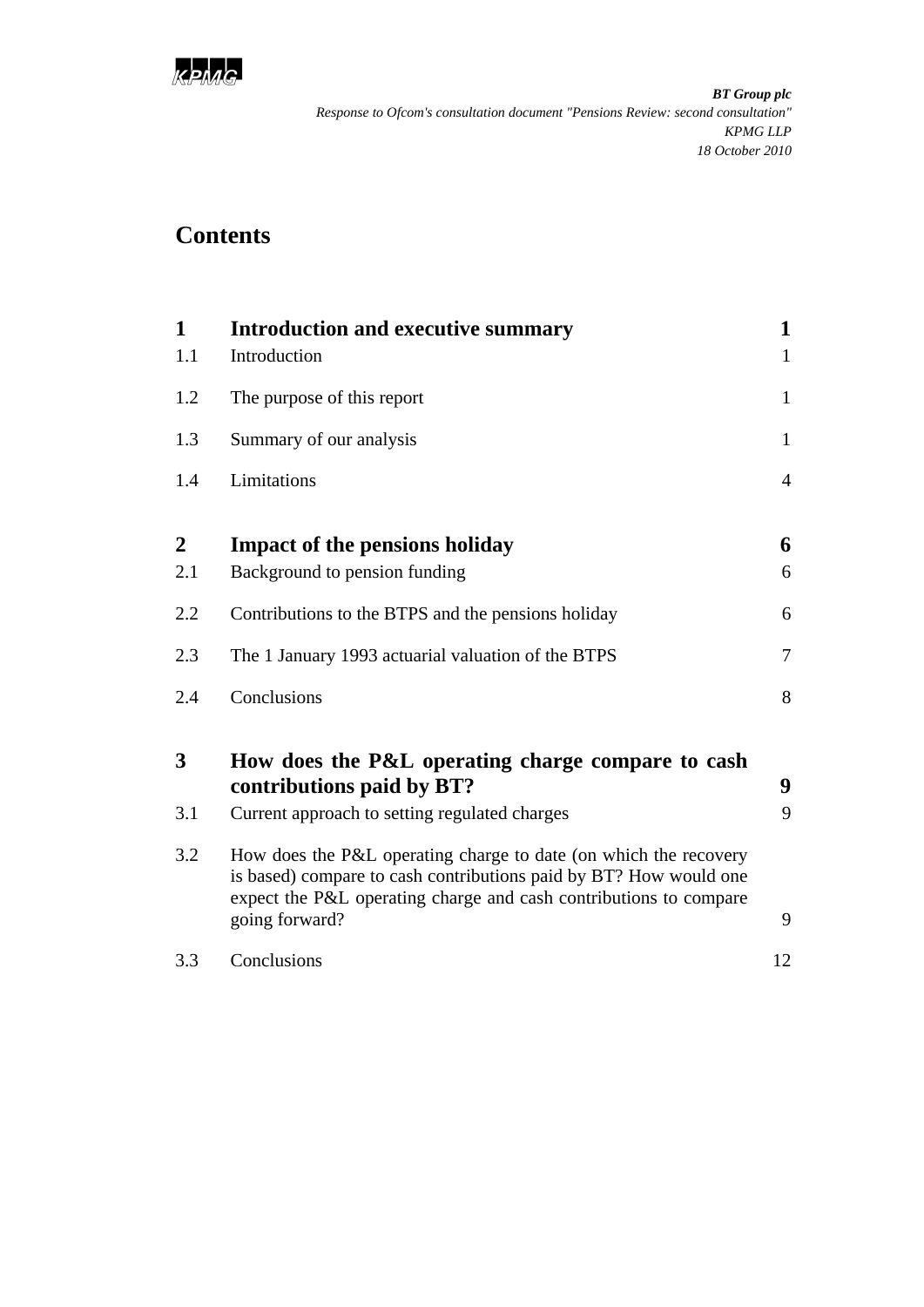

| 4   | What are the key sources of the current funding<br>deficit?                    | 13 |
|-----|--------------------------------------------------------------------------------|----|
| 4.1 | Identifying the key sources of the deficit                                     | 13 |
| 4.2 | Analysing the increase in deficit since 31 December 1999                       | 14 |
| 4.3 | To what extent are these driven by changes in forward looking<br>expectations? | 14 |
| 4.4 | Conclusions                                                                    | 16 |
|     |                                                                                |    |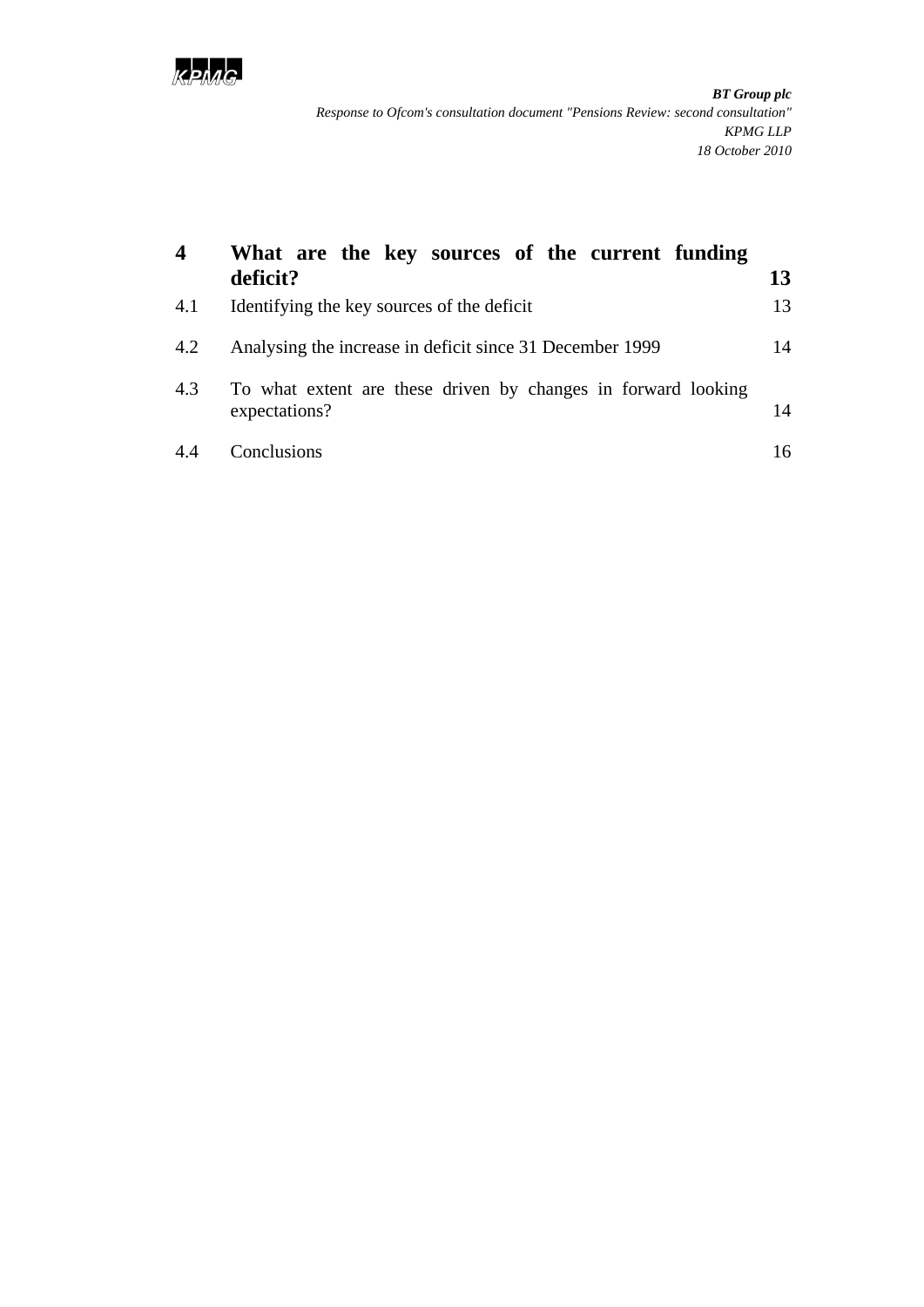

# <span id="page-3-0"></span>1 **Introduction and executive summary**

### <span id="page-3-1"></span>1.1 **Introduction**

KPMG LLP, a UK limited liability partnership, is a subsidiary of KPMG Europe LLP and operates from 22 offices across the UK with nearly 11,000 partners and staff. The UK firm recorded a turnover of £1.6 billion in the year ended September 2009. KPMG is a global network of professional firms providing Audit, Tax, and Advisory services. KPMG operates in 146 countries and has 140,000 professionals working in member firms around the world. The independent member firms of the KPMG network are affiliated with KPMG International Cooperative ("KPMG International"), a Swiss entity. KPMG International provides no client services.

KPMG LLP is one of the leading advisers to UK corporate sponsors of pension schemes, advising sponsors with aggregate pension liabilities in excess of £200 billion and providing commercial advice that delivers cost and risk savings and advice around times of change including corporate transactions. KPMG LLP has been working with BT for several years providing actuarial and associated advice in relation to the design and financial management of pension benefits.

### <span id="page-3-2"></span>1.2 **The purpose of this report**

As adviser to BT on pensions issues, we have provided input from an actuarial, economic and regulatory perspective into BT's responses to Ofcom regarding the Pensions Review consultation documents. BT has asked us to respond to a number of technical questions which BT believes are critical to supporting its arguments that the deficit payments should be included when setting regulated charges.

The questions that BT has asked us to address are as follows:

- Did the pensions holiday taken by BT in the early 1990s materially contribute to the current deficit?
- How does the P&L operating charge to date (on which the recovery is based) compare to cash contributions paid by BT? Based on the current methodology, how would one expect the P&L operating charge and cash contributions to compare going forward?
- What are the key sources of the current funding deficit? To what extent are these driven by changes in forward looking expectations?

#### <span id="page-3-3"></span>1.3 **Summary of our analysis**

#### 1.3.1 **Did the pensions holiday taken by BT in the early 1990s materially contribute to the current deficit?**

The 31 March 1989 actuarial valuation of the British Telecommunications Staff Superannuation Scheme (the predecessor to the BT Pension Scheme that was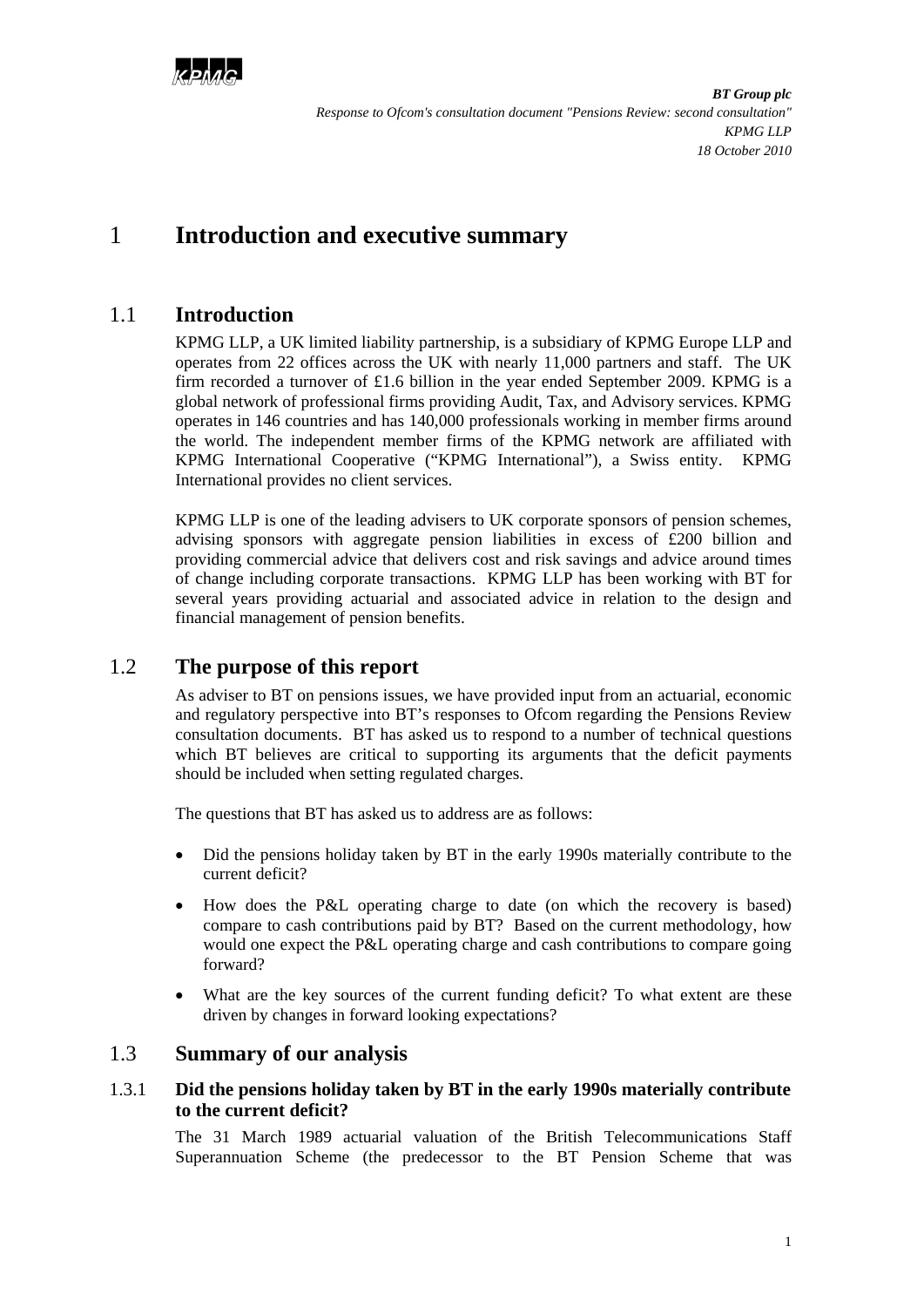

subsequently merged with the British Telecommunications PLC New Pension Scheme) revealed a surplus. In line with common practice at the time, the independently appointed Scheme Actuary recommended that BT suspend contributions to the Scheme in order to bring it back into balance. This pensions holiday lasted for the period of 1989-1993. The payments BT would otherwise have made amounted to some £0.6 billion.

An actuarial valuation of the BT Pension Scheme was carried out as at 1 January 1993 showing that a deficit of £752 million had emerged. As a result of this valuation, BT made additional contributions to remove the deficit in 1994 and 1995.

The deficit as at 1 January 1993 had arisen due to a combination of many factors. However, had BT not taken the pensions holiday over the period 1989 to 1993, the valuation at 1 January 1993 would have shown a significantly lower deficit and hence BT would have needed to make materially lower deficit repair payments in 1994 and 1995.

In our view, it is therefore misleading to suggest that the contribution holiday has materially affected the current funding deficit revealed as at 31 December 2008.

#### 1.3.2 **How does the P&L operating charge to date (on which the recovery is based) compare to cash contributions paid by BT? Based on the current methodology, how would one expect the P&L operating charge and cash contributions to compare going forward?**

Ofcom currently allows (and historically Ofcom and Oftel allowed) BT to recover the P&L operating charge, determined under the relevant accounting standard at the time, as it relates to the costs of regulated products.

The P&L operating charge for pensions represents the accounting cost to BT of benefits earned in that year after deducting member contributions. The cash contributions paid by BT in any one year will also include the cost to BT of benefits being earned in that year with adjustments from time to time for fluctuations in the BT Scheme's financial position.

Some of the factors (e.g. short-term variation in equity returns) whilst volatile will be expected to fluctuate around a long-term average resulting in higher or lower cash contributions from one valuation to the next. In contrast, structural changes affecting these long-term averages, many of which have occurred in the last decade, have consistently led to an increase in pension costs. These structural changes have increased not only the cost of each year's future benefit accrual but also apply to the full liabilities of the Scheme already built up at the point they occur. As a result, BT's cash contributions have been significantly higher than the P&L operating charge in recent years with the shortfall set to increase for the foreseeable future.

Since 1990 the accumulated regular and deficit repair cash payments have exceeded the accumulated P&L operating charge by £2.3 billion suggesting that BT has underrecovered in relation to regulated revenues.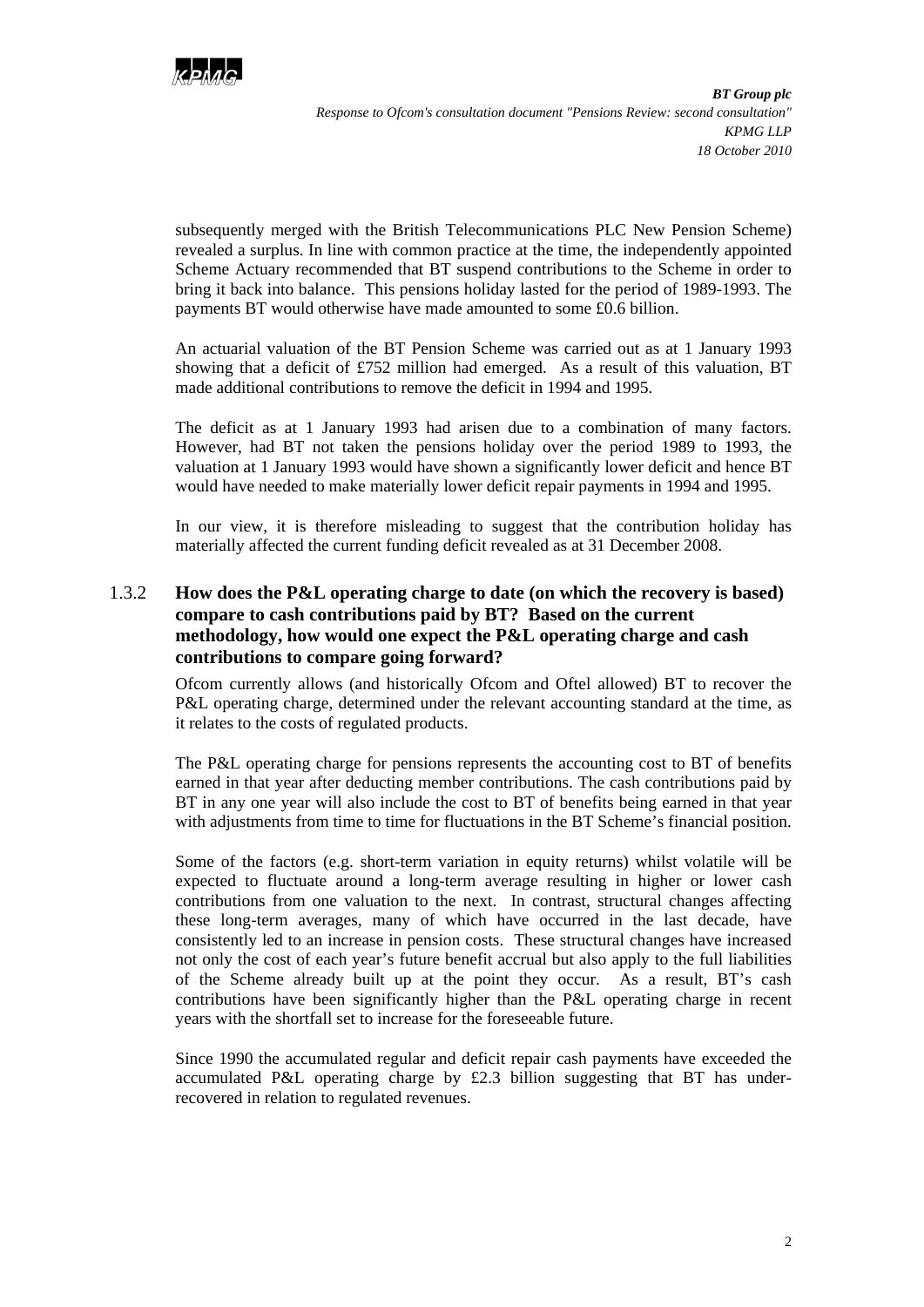

For the period 2009 to 2026 BT has committed to make substantial deficit payments totalling £11.5 billion. Under the current regulatory regime none of this amount would be eligible to be recovered through regulated revenues.

Significant changes in life expectancy and market conditions over the last decade have left many schemes with deficits to fund. However, one might argue that surpluses could arise in future. For many pension schemes particularly those that are mature and / or have been closed to new entrants for some time, the possibility of utilising any future surplus that could emerge to provide a contributions holiday of any material size appears remote. Firstly, the cost of ongoing pension benefits will likely be a fraction of the overall liabilities (for example, for BT the cost of benefits earned over a year is already less than 1% of the accrued liabilities).

Secondly, where surpluses emerge in future, the priority is likely to be to reduce the level of risk in the scheme, for example through de-risking the investment strategy or through the use of insurance solutions rather than reducing contributions. This creates an asymmetry. While companies are required to fund significant deficits, it is highly unlikely that those with mature pension schemes, like BT, will materially benefit fully from surpluses via pensions holidays or refunds. Therefore, over time, it is likely that, the accumulated P&L operating charges will ultimately be significantly lower than the total cash contributions BT will make to the BTPS.

It is therefore unlikely that BT will at a later date be able to recover the proportion of the £14 billion accumulated excess of cash over P&L operating charge (shown in Figure 3) that relates to regulated products.

#### 1.3.3 **What are the key sources of the current funding deficit? To what extent are these driven by changes in forward looking expectations?**

The current funding deficit will have arisen due to a number of factors. The key factors over the last decade leading to the deficit as at 31 December 2008 are: lower future return expectations, adverse investment experience and increased life expectancy. Identifying the magnitude of these factors is complex. That said, from our analysis of the reports on the triennial valuations of the BTPS, it is clear that the majority of the current deficit, assessed as £9 billion on a cash funding basis as at 31 December 2008, has arisen since 31 December 1999 when a deficit under  $£1$  billion was reported. It is notable that since this date, there has been no pensions holiday. Analysing the evolution of the deficit since this date is, therefore, helpful in isolating the cause of the current deficit.

The increase in the deficit from 31 December 1999 to 31 December 2008 is primarily as a result of adverse investment experience and the effect of changes in forward looking expectations of the liabilities, in particular future life expectancy and future investment return expectations.

We broadly estimate that the liabilities as at 31 December 2008 would be some £6 billion to £7 billion lower had assumptions for life expectancy remained unchanged over the period from 1999 and some  $\pounds 3$  billion to  $\pounds 4$  billion lower had long-term future return expectations remained unchanged.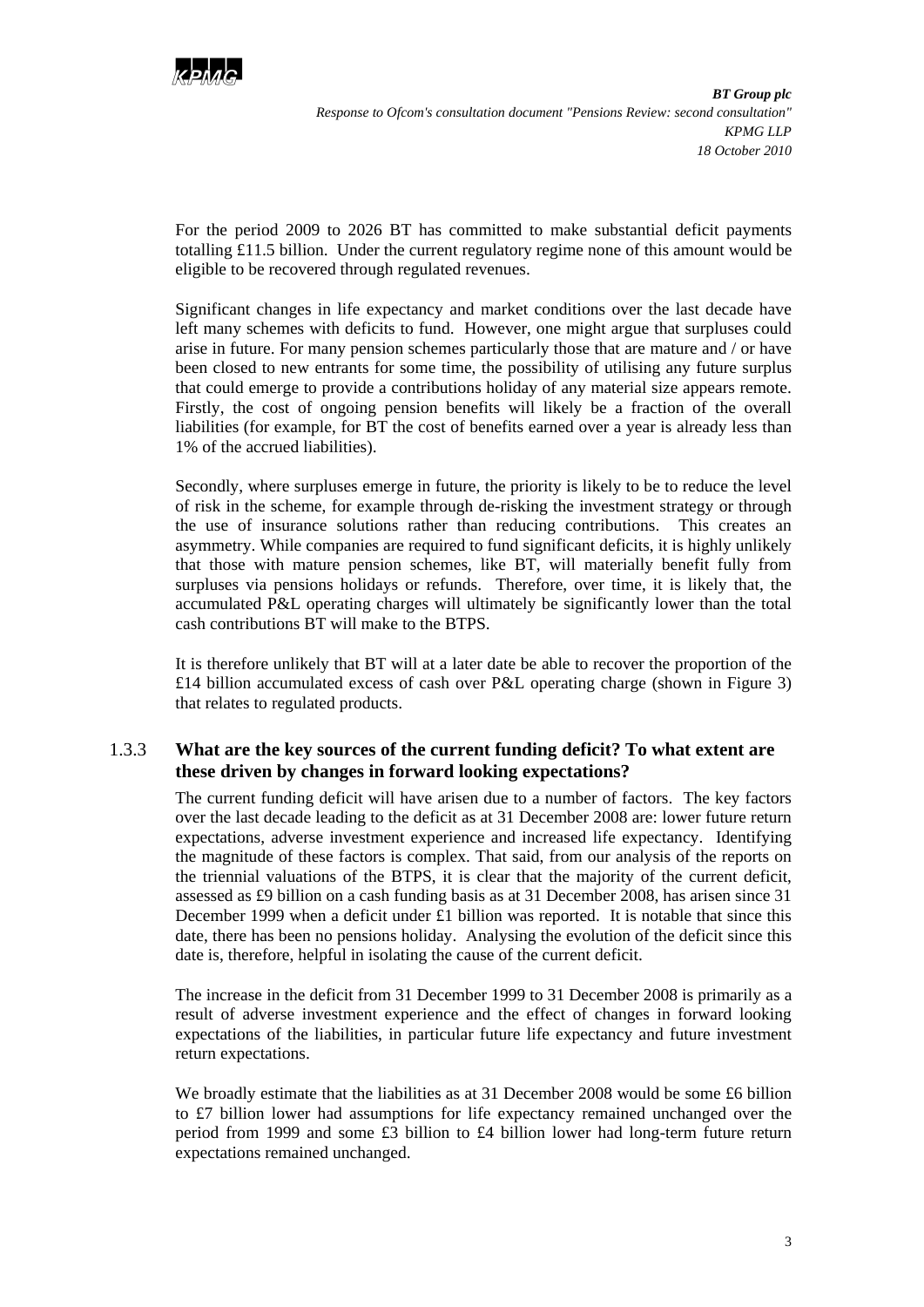

Such changes in forward looking expectations (particularly life expectancy) will typically feed into the recoverable P&L operating charge in so far as they increase or decrease the cost of providing future benefits. However, the current method of recovery does not allow for any of the increase in accrued liabilities (which are very significant) as a result of such changes in forward looking expectations. This very significant cost does not get reflected in the P&L – being taken directly to reserves as an actuarial loss.

## <span id="page-6-0"></span>1.4 **Limitations**

Our work commenced on 24 July 2010 and was completed on 15 October 2010. We have not undertaken to update our report for events or circumstances arising after that date. In preparing our report, our primary source has been information provided by BT management. We do not accept responsibility for such information which remains the responsibility of management. We have satisfied ourselves, so far as possible, that the information presented in our report is consistent with other information which was made available to us in the course of our work in accordance with the terms of our Engagement Letter. We have not, however, sought to establish the reliability of the sources by reference to other evidence.

We draw your attention to the fact our report is limited to answering three specific questions and limitations in the information available to us, in large part due to the passage of time.

This engagement is not an assurance engagement conducted in accordance with any generally accepted assurance standards and consequently no assurance opinion is expressed.

Our report makes reference to 'KPMG analysis'; this indicates only that we have (where specified) undertaken certain analytical activities on the underlying data to arrive at the information presented; we do not accept responsibility for the underlying data.

The prospective financial information set out within our report has been provided by BT management; we do not accept responsibility for such information. We must emphasise that the realisation of the prospective financial information is dependent on the continuing validity of the assumptions on which it is based. The assumptions will need to be reviewed and revised to reflect any such changes in trading patterns, cost structures or the direction of the business as they emerge. We accept no responsibility for the realisation of the prospective financial information. Actual results are likely to be different from those shown in the prospective financial information because events and circumstances frequently do not occur as expected, and the differences may be material.

This report is for the use of the management of BT and is not to be shared with third parties without the agreement of KPMG LLP.

The contents of our report have not been reviewed by the directors of BT.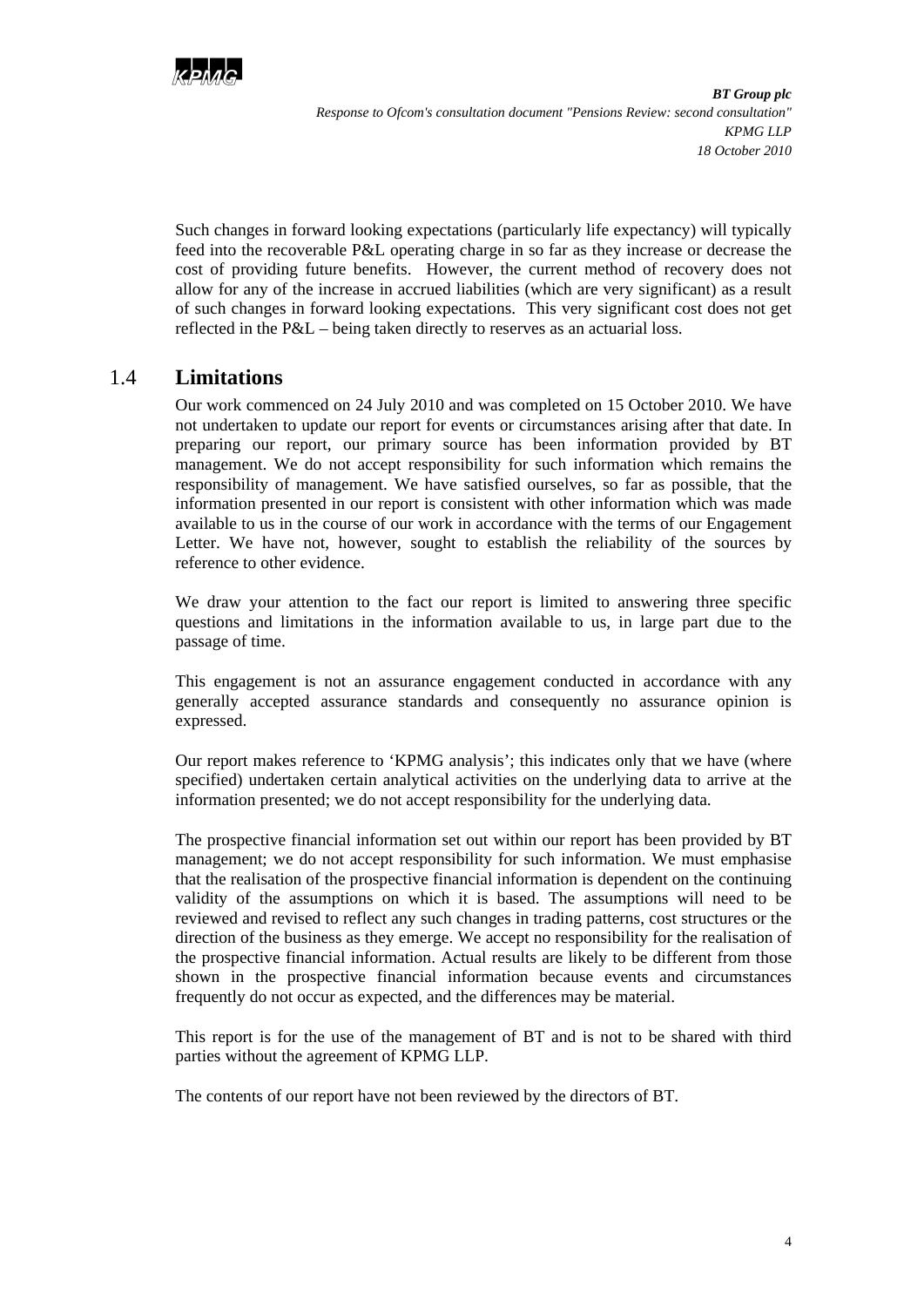

Our work under this engagement does not fall within the Scope and Authority of the Board for Actuarial Standards and so is not presented as complying with any standards published by the Board.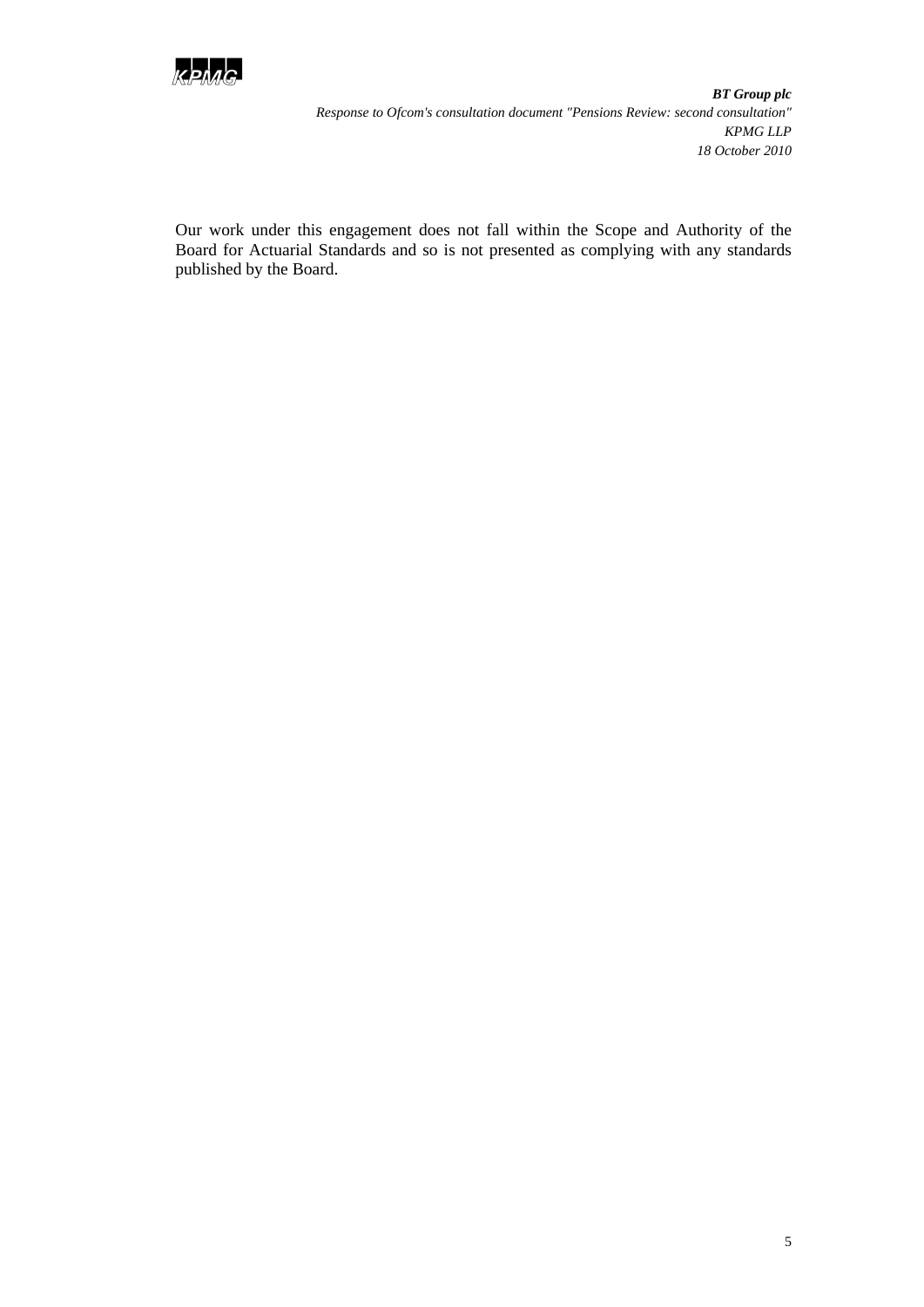

# <span id="page-8-0"></span>2 **Impact of the pensions holiday**

This section addresses the question: did the pensions holiday taken by BT in the early 1990s materially contribute to the current deficit?

### <span id="page-8-1"></span>2.1 **Background to pension funding**

The ultimate cost of pension benefits will only be known once the last benefit payment has been made or all risks have been fully discharged to another party. However, for a funded scheme such as the BTPS, the total level of cash contributions and the current funding position give an indication of the current expected cost of benefits.

The funding valuation cycle is essentially a budgeting exercise carried out every three years with the primary purpose of determining cash contributions for the following three year period. Each valuation therefore determines only the timing of when cash contributions are paid into the Scheme and not the overall amount which will depend on the ultimate cost of benefits

### <span id="page-8-2"></span>2.2 **Contributions to the BTPS and the pensions holiday**

The chart below shows the deficit repair payments that have been or are expected to be made to the BTPS from [1](#page-8-3)990 to  $2011<sup>1</sup>$ .

l

<span id="page-8-3"></span><sup>&</sup>lt;sup>1</sup> Source: BT's response to the first consultation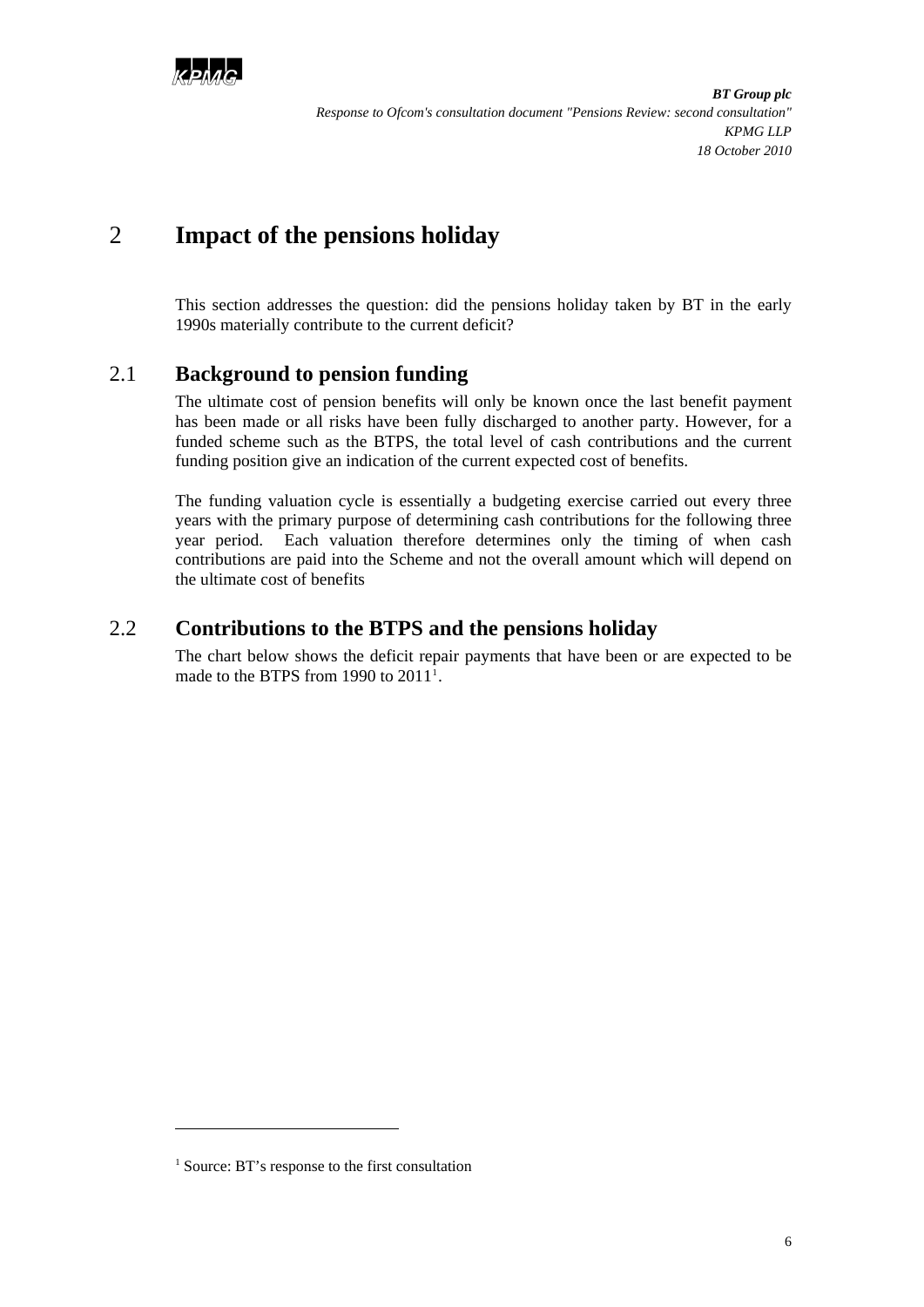



#### **Figure 1 - deficit repair payments made to the BTPS from 1990 to 2011**

The chart shows a contribution holiday from 1989 and 1993. We understand from BT that regular contributions of £0.6 billion were not paid during this period.

This pension holiday arose because the 31 March 1989 actuarial valuation showed the British Telecommunications Staff Superannuation Scheme (the "BTSSS"), which was subsequently merged with the much smaller British Telecommunications PLC New Pension Scheme to create the BTPS, had a surplus of  $£1.7$  billion<sup>2</sup>. In line with standard industry practice at the time, the independently appointed Scheme Actuary recommended that BT suspend contributions to the BTSSS in order to bring the Scheme back into balance.

#### <span id="page-9-0"></span>2.3 **The 1 January 1993 actuarial valuation of the BTPS**

A valuation of the BTPS was carried out as at 1 January 1993. This showed a deficit of  $£752m$  had emerged since the previous valuation<sup>[3](#page-9-2)</sup>. As a result of this valuation, BT made additional contributions totalling £750 million to remove the deficit over 199[4](#page-9-3) and 1995<sup>4</sup>.

The deficit as at 1 January 1993 had arisen due to a combination of many factors. While it is therefore true that the pensions holiday is not the sole cause of the deficit, had BT not taken the pensions holiday over the period 1989 to 1993, the valuation at 1 January 1993

l

<span id="page-9-2"></span><span id="page-9-1"></span><sup>&</sup>lt;sup>2</sup> Source: R Watson & Sons report on the 31 March 1989 actuarial valuation dated October 1989

<sup>3</sup> Source: R Watson & Sons report on the 31 December 1993 actuarial valuation dated 23 June 1994

<span id="page-9-3"></span><sup>4</sup> Source: Table 5 of Ofcom's first consultation document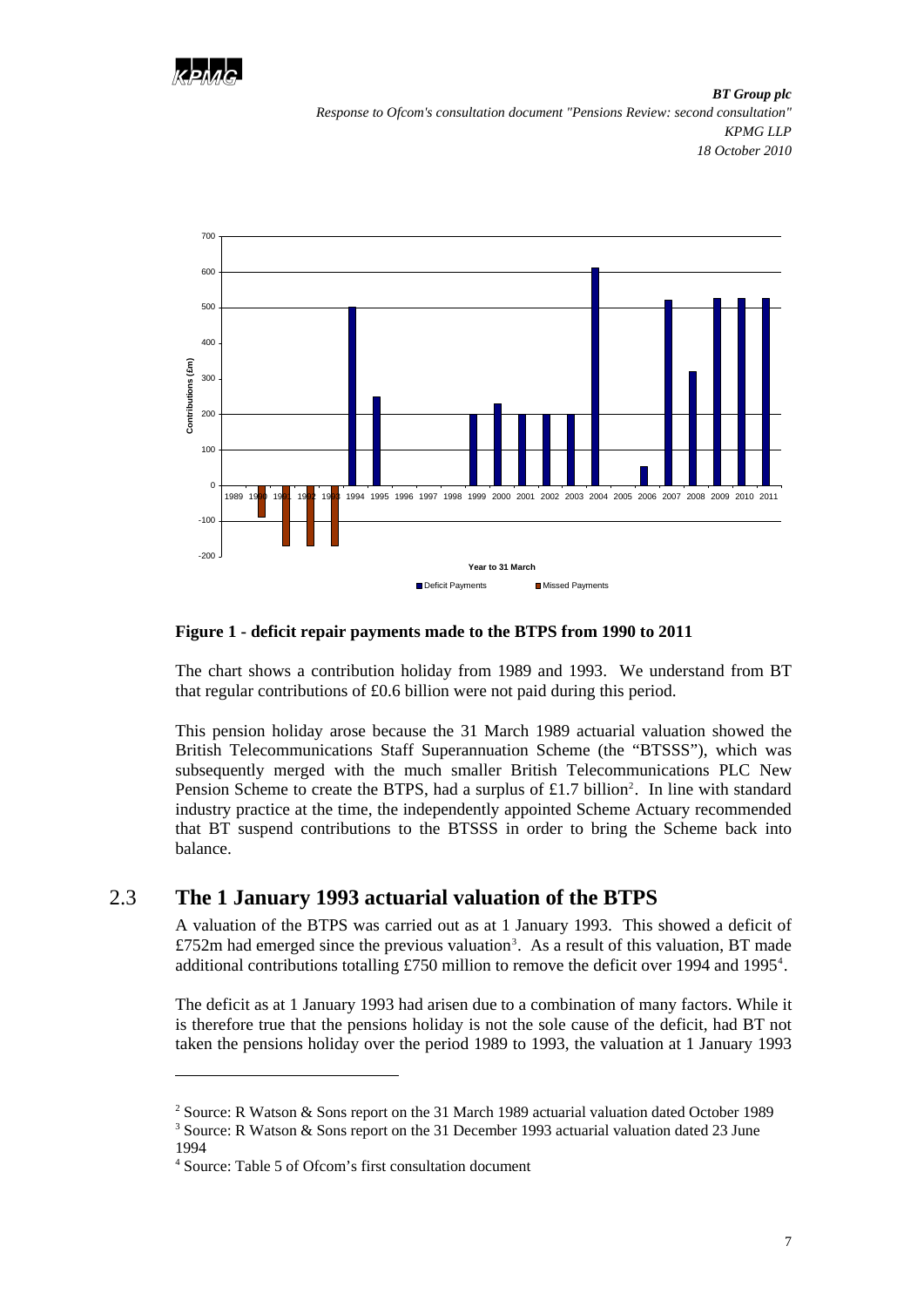

would have shown a significantly smaller deficit. As a result, all other things being equal, the deficit repair payments in 1994 and 1995 would have been materially lower.

#### <span id="page-10-0"></span>2.4 **Conclusions**

l

Ofcom has estimated that had BT not taken a contribution holiday, the deficit of £9 billion could be approximately 40% lower<sup>[5](#page-10-1)</sup>. It is likely that this assessment ignores all subsequent funding decisions taken as part of the regular valuation process and in particular, the impact of the deficit contributions paid in 1994 and 1995 which as discussed above would, in all likelihood, have been significantly lower had BT not taken a contribution holiday.

In our view, it is therefore misleading to suggest that the contribution holiday has materially affected the current funding deficit reported as at 31 December 2008.

<span id="page-10-1"></span><sup>5</sup> Source: Paragraph 3.67 of Ofcom's second consultation document.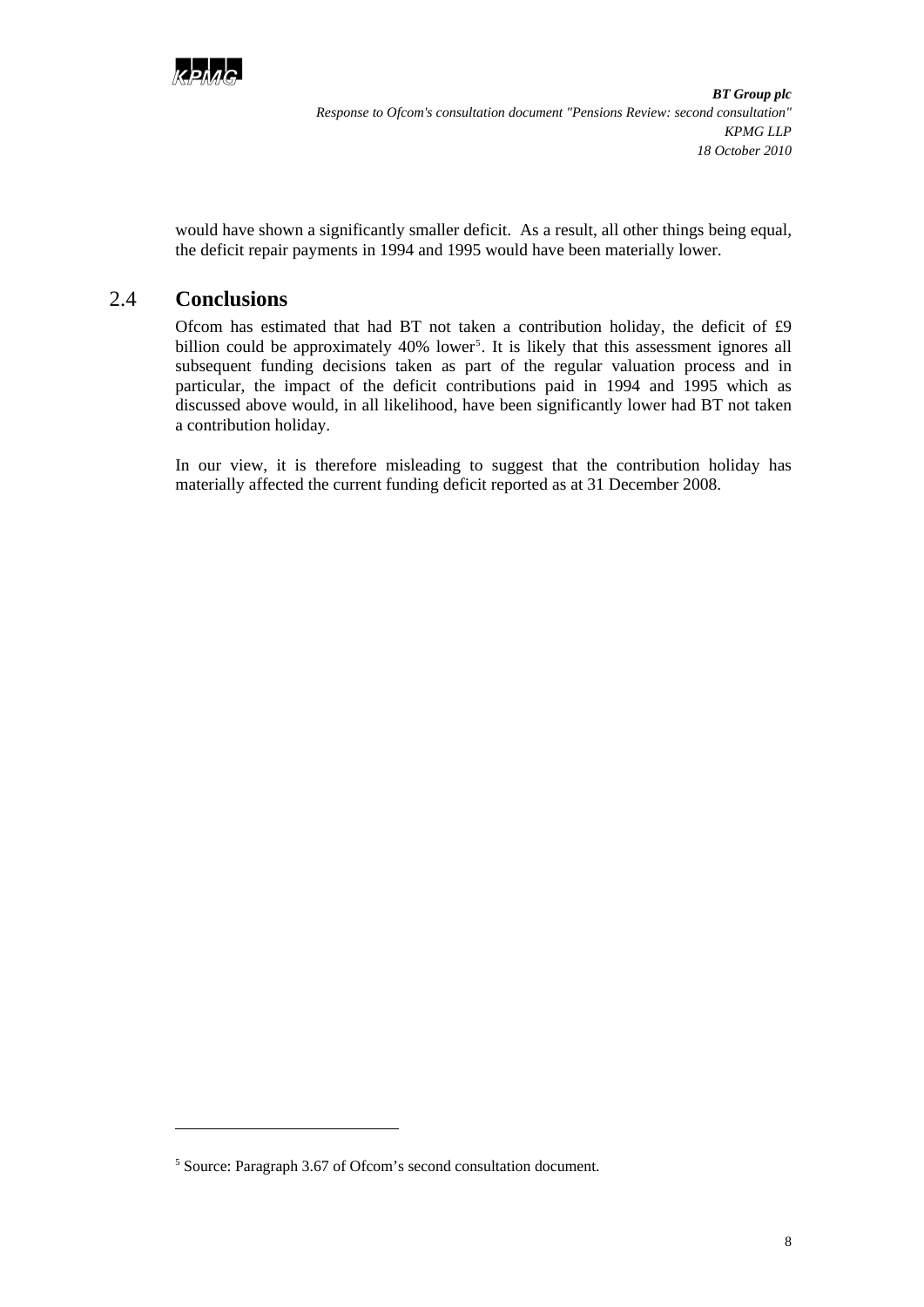

# <span id="page-11-0"></span>3 **How does the P&L operating charge compare to cash contributions paid by BT?**

In this section we address the following questions:

- How does the P&L operating charge to date (on which the recovery is based) compare to cash contributions paid by BT?
- Based on the current methodology, how would you expect the P&L operating charge and cash contributions to compare going forward?

#### <span id="page-11-1"></span>3.1 **Current approach to setting regulated charges**

Ofcom currently allows (and historically both Ofcom and Oftel allowed) BT to recover the P&L operating charge via regulated charges, determined under the relevant accounting standard at the time, as it related to the costs of regulated products.

Under a previous accounting standard, SSAP24, the P&L operating charge (or service cost) was very similar to the cash cost of benefits earned in a year. IAS19 contains greater prescription on the assumptions to be used for accounting.

## <span id="page-11-2"></span>3.2 **How does the P&L operating charge to date (on which the recovery is based) compare to cash contributions paid by BT? How would one expect the P&L operating charge and cash contributions to compare going forward?**

The P&L operating charge for pensions represents the accounting cost to BT of benefits earned in that year after deducting member contributions. The cash contributions paid by BT in any one year will also include the cost to BT of benefits being earned in that year with adjustments from time to time for fluctuations in the BT Scheme's financial position.

Some of the factors (e.g. short-term variation in equity returns) whilst volatile will be expected to fluctuate around a long-term average resulting in higher or lower cash contributions from one valuation to the next. In contrast, structural changes affecting these long-term averages, many of which have occurred in the last decade, have consistently led to an increase in pension costs. These structural changes have increased not only the cost of each year's future benefit accrual but also apply to the full liabilities of the Scheme already built up at the point they occur. As a result, BT's cash contributions have been significantly higher than the P&L operating charge in recent years with the shortfall set to increase for the foreseeable future.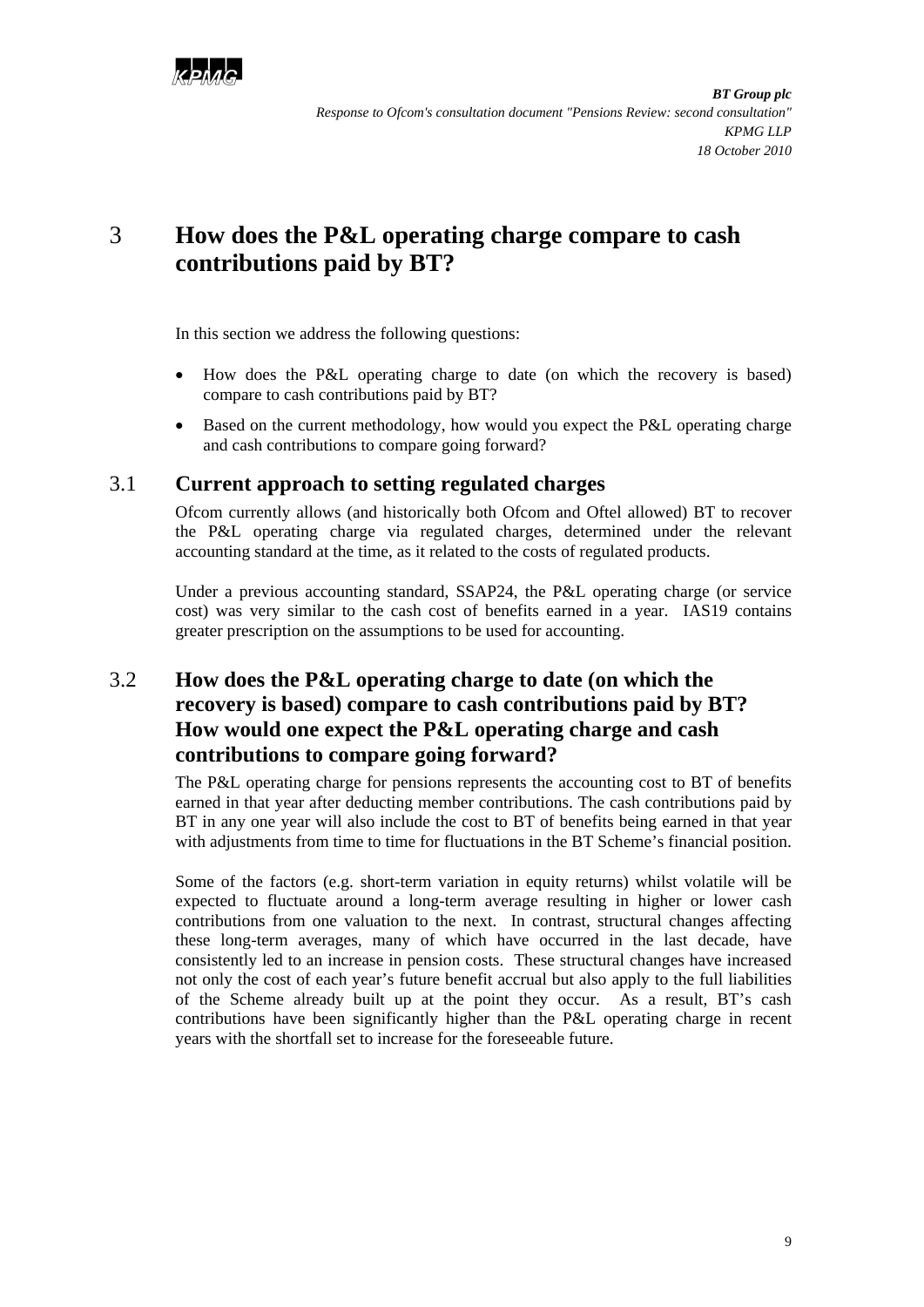

l

*BT Group plc Response to Ofcom's consultation document "Pensions Review: second consultation" KPMG LLP 18 October 2010* 

The chart below compares, on an annual and cumulative basis, the cash contributions paid to the BTPS (regular and deficit repair payments) and the P&L operating charge from 1990 to 202[6](#page-12-0)<sup>6</sup>.



**Figure 2 – comparison of the actual and forecast cash contributions paid to the BTPS (regular and deficit repair payments) and the P&L operating charge from 1990 to 2026** 

<span id="page-12-0"></span><sup>6</sup> Source: Table 5 of Ofcom's first consultation document and KPMG analysis based on the deficit contributions from 2009 to 2026 agreed between BT and the BTPS Trustees. To illustrate that the BTPS, as it is closed to new entrants, has a declining payroll, it has been assumed that regular cash contributions and the P&L operating charge fall by 5% pa as employees either leave BT or retire.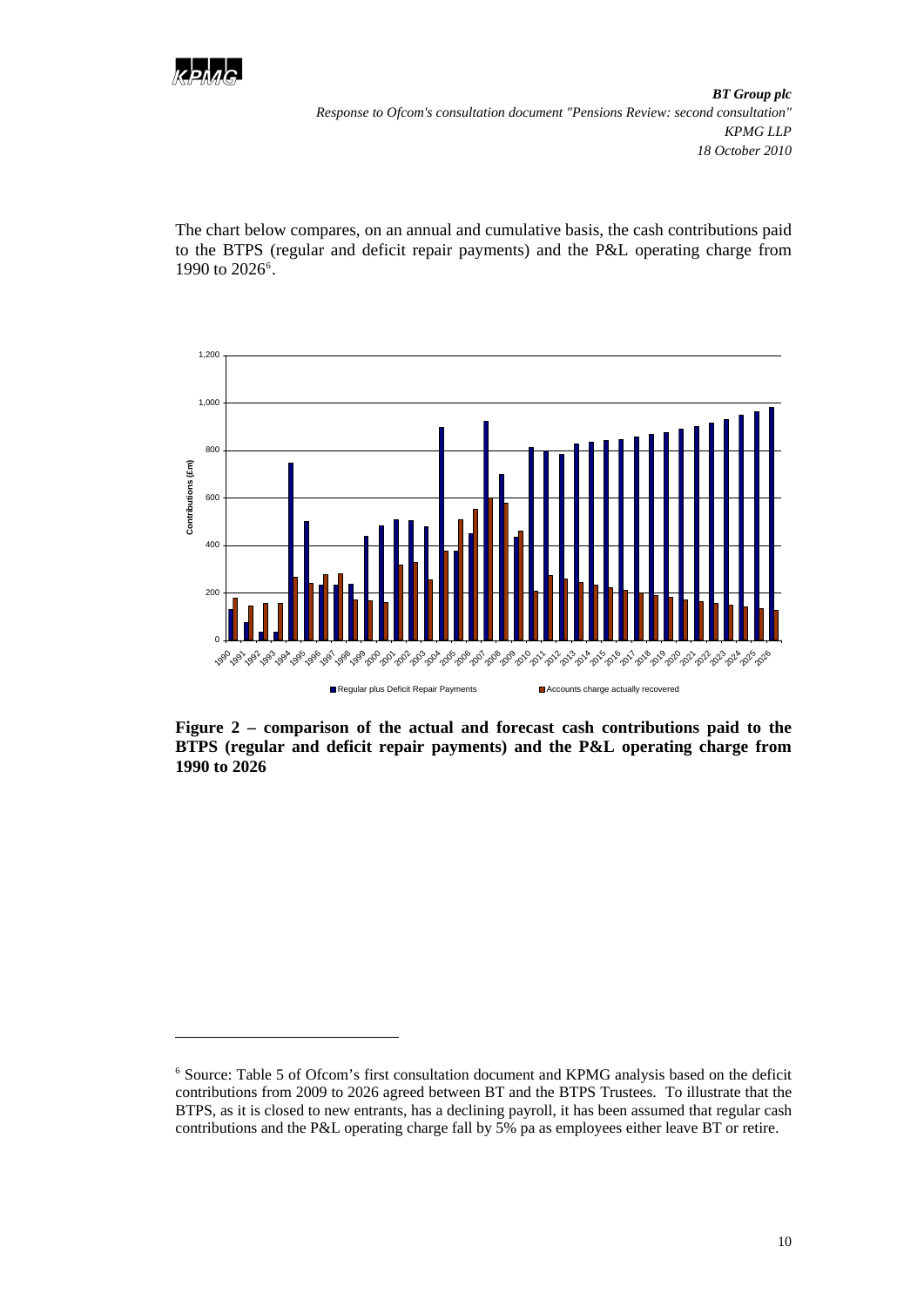



#### **Figure 3 – comparison of the cumulative cash contributions paid to the BTPS (regular and deficit repair payments) and the P&L operating charge from 1990 to 2026**

Since 1990 regular and deficit repair payments have exceeded the P&L operating charge by £2.3 billion suggesting that BT has under-recovered in relation to regulated revenues.

Over the period 2009 to 2026 BT has committed to make substantial deficit payments totalling £11.5 billion. Under the current regulatory regime none of this amount would be eligible to be recovered through regulated revenues.

There have been fundamental changes in the pensions environment since the 1990s and the last pensions holiday. These changes include:

- Demographic changes e.g. increasing life expectancy
- Lower future return expectations as evidenced by reducing index-linked gilt yields
- Adverse investment experience over the past decade
- Significant changes in legislation, in particular the 1995 and 2004 pensions acts and the establishment of the Pensions Regulator in 2005 now require schemes to be run more prudently
- A shift in market practice to reduce the level of risk in pension schemes e.g. by increasing the level of prudence in valuation assumptions and / or reducing investment risk.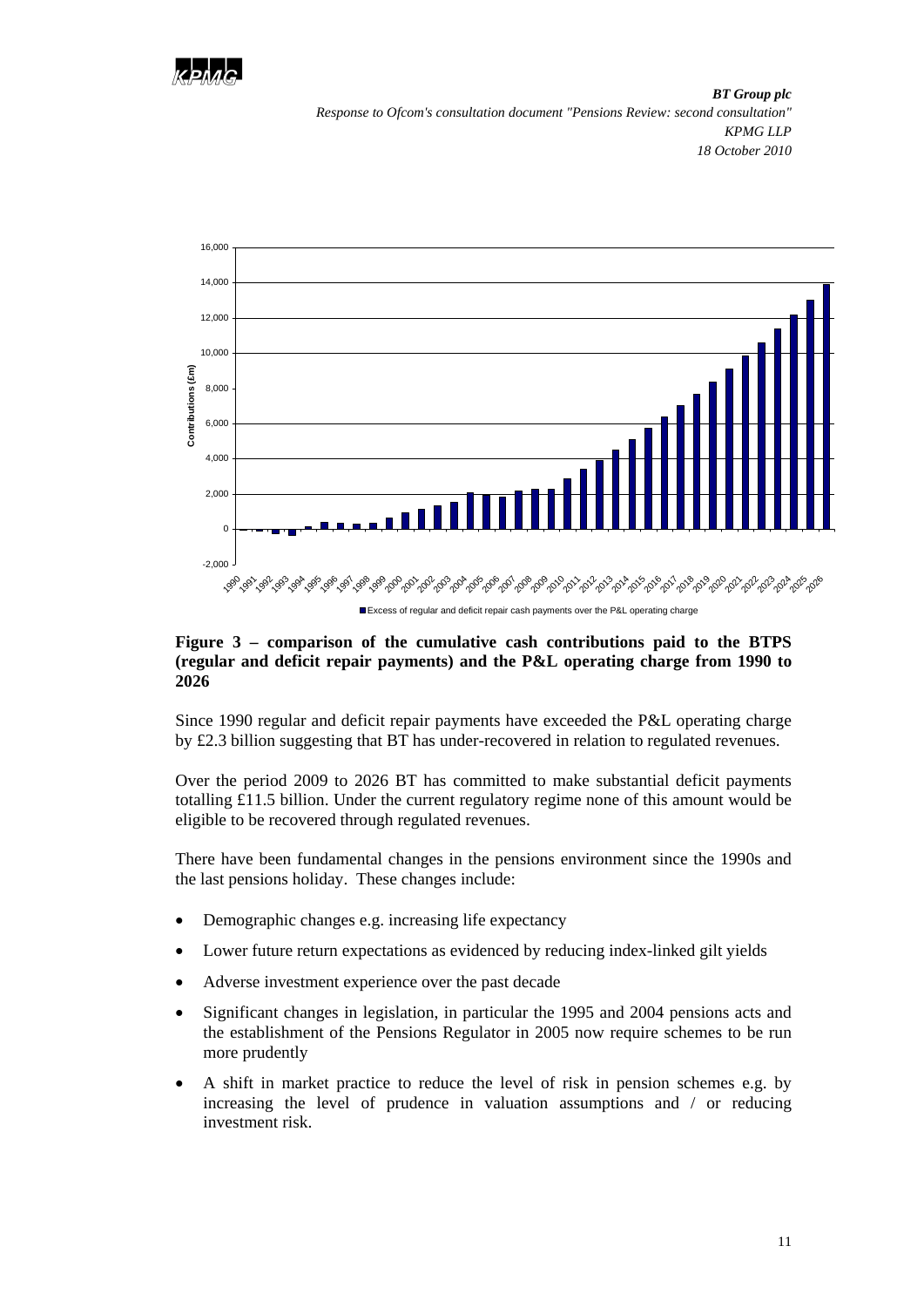

The combined effect of the first three factors has been to leave many schemes with sizeable deficits. It is almost universally accepted that with the benefit of hindsight, the assumptions used in the past understated the true cost of the benefits being promised. However, had a particular company or set of trustees had the benefit of foresight e.g. recognising the substantial improvements in life expectancy about to occur, their assumptions would have been significantly out of line with the market and it is questionable whether setting regulated charges based on these would have been considered appropriate at the time.

Under the current approach, BT therefore has no way to recover any increase in expected benefits costs arising after the year in which the benefits were earned. Such an approach also ignores the liabilities (and assets) at privatisation and any deficit related to which BT has an obligation to fund.

Whilst many schemes were set up so that, in theory, the company can take a refund of contributions, this can only happen when the last benefit has been paid or the pension scheme is funded in excess of the amount required to purchase annuities to provide members benefits with an insurer (which is significantly in excess of the liabilities assessed on a funding basis). Thus, the only way a company can generate a financial benefit to recover the deficit contributions it is currently making is by taking a pensions holiday if a surplus later emerges. For many pension schemes particularly those that are mature and / or have been closed to new entrants for some time, the possibility of utilising any future surplus that could emerge to provide a contributions holiday of any material benefit appear remote.

Firstly, the cost of ongoing pension benefits will likely be a fraction of the overall liabilities (for example, for BT the cost of benefits earned over the year is already less than 1% of the accrued liabilities). Secondly, where surpluses emerge in future, the priority is likely to be to reduce the level of risk in the scheme, for example through derisking the investment strategy or through the use of insurance solutions rather than reducing contributions. This creates an asymmetry. While companies are required to fund significant deficits, it is highly unlikely that those with mature pension schemes, like BT, will materially benefit fully from surpluses via pensions holidays or refunds.

#### <span id="page-14-0"></span>3.3 **Conclusions**

As a result of the asymmetry identified above, over time, it is likely that, the accumulated P&L operating charges will be significantly lower than the total cash contributions BT will make to the BTPS. It is therefore unlikely that BT will at a later date be able to recover the proportion of the £14 billion accumulated excess of cash over P&L operating charge (shown in Figure 3) that relates to regulated products.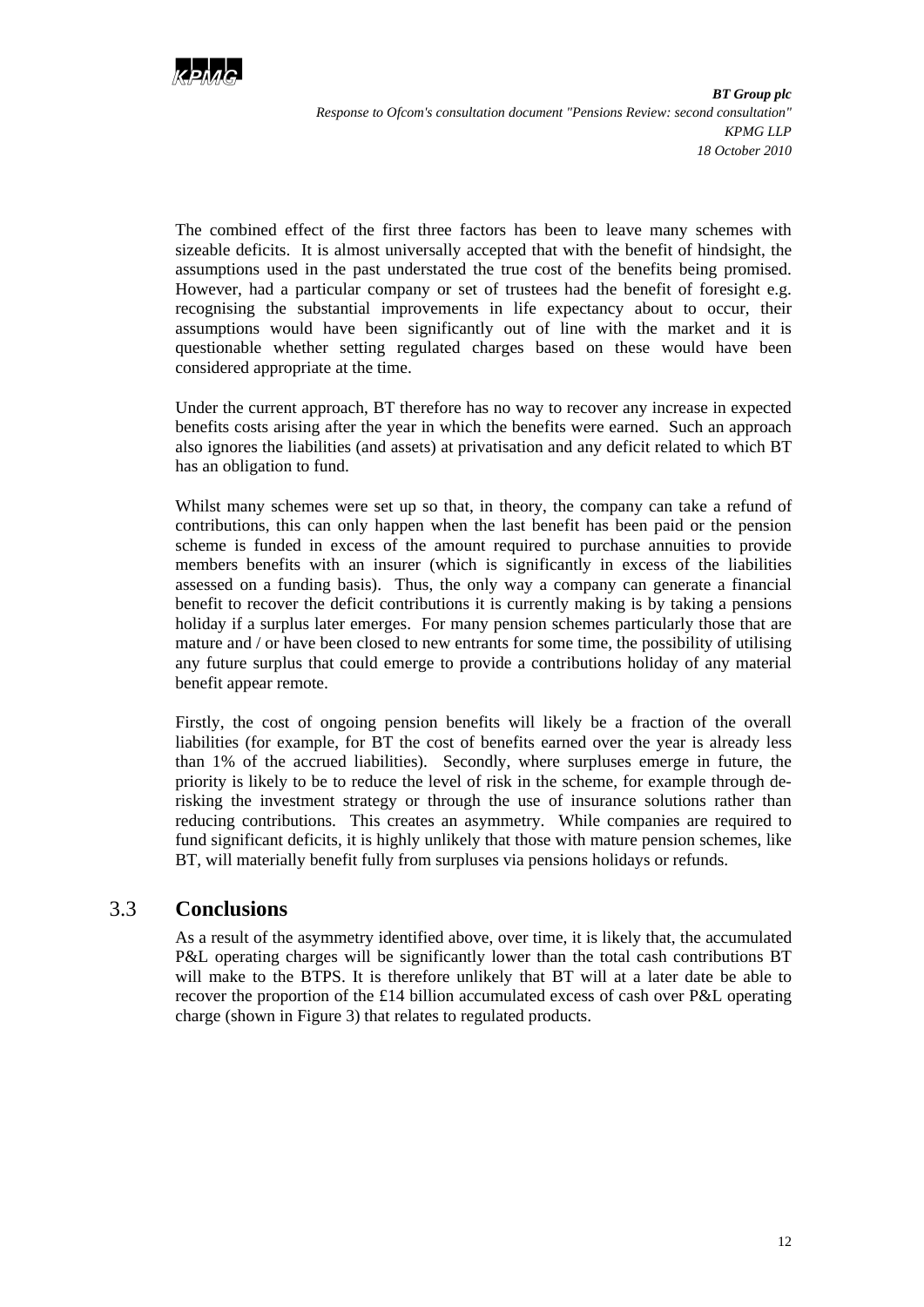

# <span id="page-15-0"></span>4 **What are the key sources of the current funding deficit?**

In this section we address the following questions:

- What are the key sources of the current funding deficit?
- To what extent are these driven by changes in forward looking expectations?

### <span id="page-15-1"></span>4.1 **Identifying the key sources of the deficit**

Both the Ofcom consultation documents and BT's response to the first consultation detail a number of factors that could be argued to be in part responsible for the current deficit in the BT Pension Scheme. These include:

- Financial changes leading to lower future return expectations
- Adverse investment experience.

l

- Demographic factors that have resulted in benefits now expected to be paid for longer
- Changes in legislation that have increased the cost of benefits
- Actions taken by BT which have increased or decreased the cost of benefits

Identifying the relative magnitude of these factors is complex for a variety of reasons, including:

- The various factors interact over time and hence the value ascribed to a particular factor will depend on the order in which the factors are analysed
- As surpluses and deficits emerged BT has adjusted the contributions to the BTPS, reducing contributions when there is a surplus and increasing contributions where there is a deficit. Hence the impact of some factors on the deficit has already been mitigated, at least in part
- Data is simply not available to carry out any meaningful analysis over a long period

That said from our analysis of the reports on the triennial valuations of the BTPS, it is clear that the majority of the current deficit, assessed as £9 billion on a cash funding basis as at 31 December 2008, has arisen since 31 December 1999 when a deficit of less than  $£1$  billion was revealed<sup>[7](#page-15-2)</sup>. It is notable that since this date, there has been no pensions holiday. Analysing the evolution of the deficit since this date is, therefore, helpful in isolating the cause of the current deficit.

<span id="page-15-2"></span><sup>&</sup>lt;sup>7</sup> Source: Watson Wyatt report on the 31 December 1999 actuarial valuation dated 21 November 2000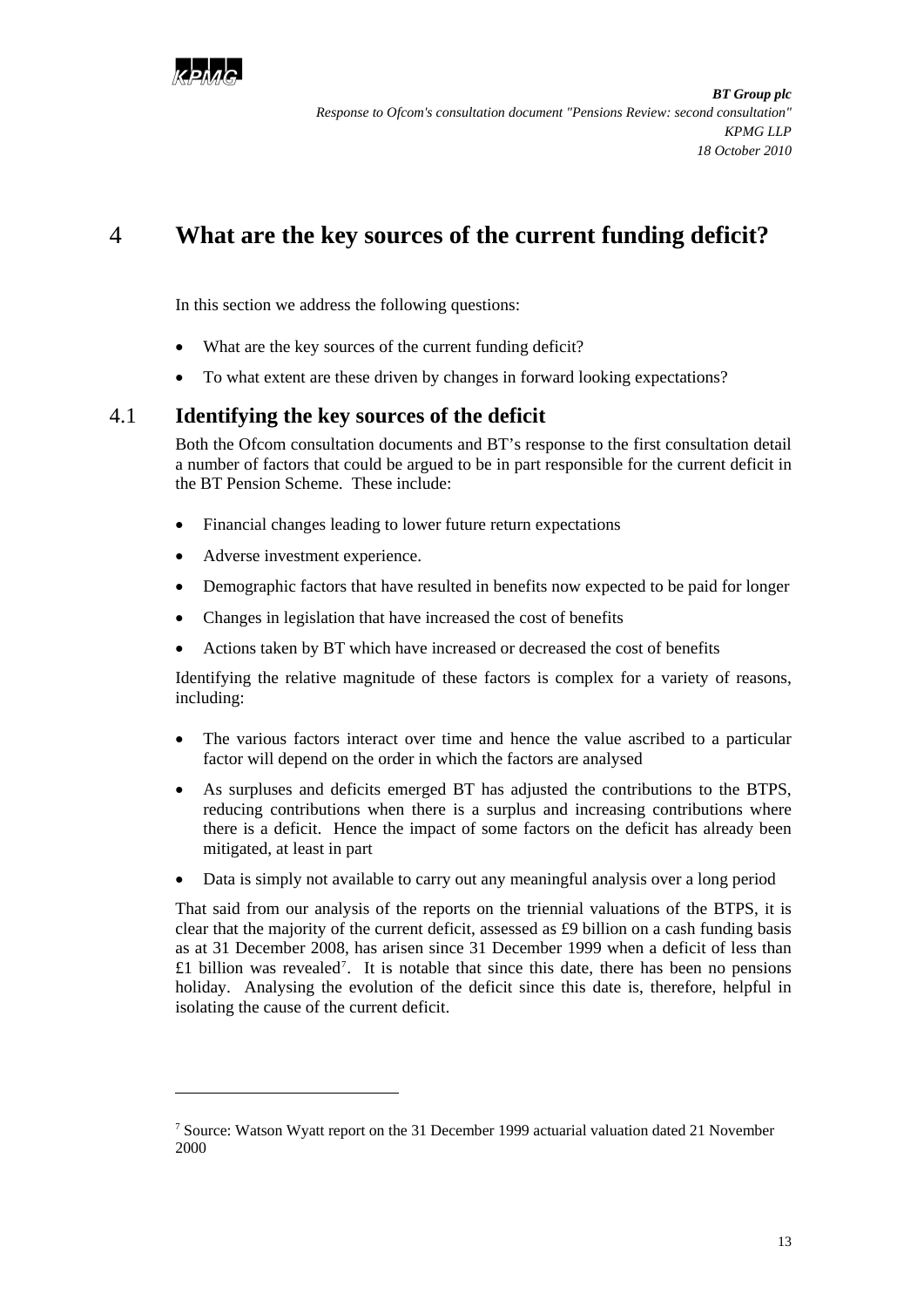

## <span id="page-16-0"></span>4.2 **Analysing the increase in deficit since 31 December 1999**

We have reviewed the reports on the three actuarial valuations since 31 December 1999 and very broadly the key sources of the increase in value of liabilities (and hence deficit) have been:

- An increased allowance for future life expectancy
- Reduced future return expectations as evidenced by falling index-linked gilt yields
- Adverse investment experience

These factors have been, in part, offset by: BT making deficit repair contributions, BT managing pensionable salary growth and other miscellaneous experience items.

## <span id="page-16-1"></span>4.3 **To what extent are these driven by changes in forward looking expectations?**

As we have identified above, the increase in the deficit from 31 December 1999 to 31 December 2008 is primarily as a result of poor investment performance and the effect of changes in forward looking expectations of the liabilities, in particular future life expectancy and future investment return expectations.

The table below compares the real discount rate and life expectancy assumptions at the two dates:

|                                                                       | 31 December 1999           | 31 December 2008           |
|-----------------------------------------------------------------------|----------------------------|----------------------------|
| Real (in excess of inflation)<br>pre-<br>retirement discount rate     | n/a                        | 3.65% $pa^8$               |
| Real pre-retirement discount rate                                     | n/a                        | $2.15\%$ pa $8$            |
| Real single discount rate                                             | $2.38\%$ pa <sup>9</sup>   | 2.50% $pa^{10}$            |
| Life expectancy for a higher earner male<br>in retirement and aged 60 | $21.3$ years <sup>11</sup> | $27.4$ years <sup>12</sup> |

 $\overline{a}$ 

<span id="page-16-2"></span><sup>&</sup>lt;sup>8</sup> Source: Watson Wyatt report on the 31 December 2008 actuarial valuation dated 10 February 2010

<span id="page-16-3"></span><sup>&</sup>lt;sup>9</sup> Source: Watson Wyatt report on the 31 December 1999 actuarial valuation dated 21 November 2000

<span id="page-16-4"></span><sup>&</sup>lt;sup>10</sup> Source: KPMG analysis

<span id="page-16-5"></span><sup>&</sup>lt;sup>11</sup> Source: Towers Watson

<span id="page-16-6"></span><sup>&</sup>lt;sup>12</sup> Source: BT 2009/10 annual report and accounts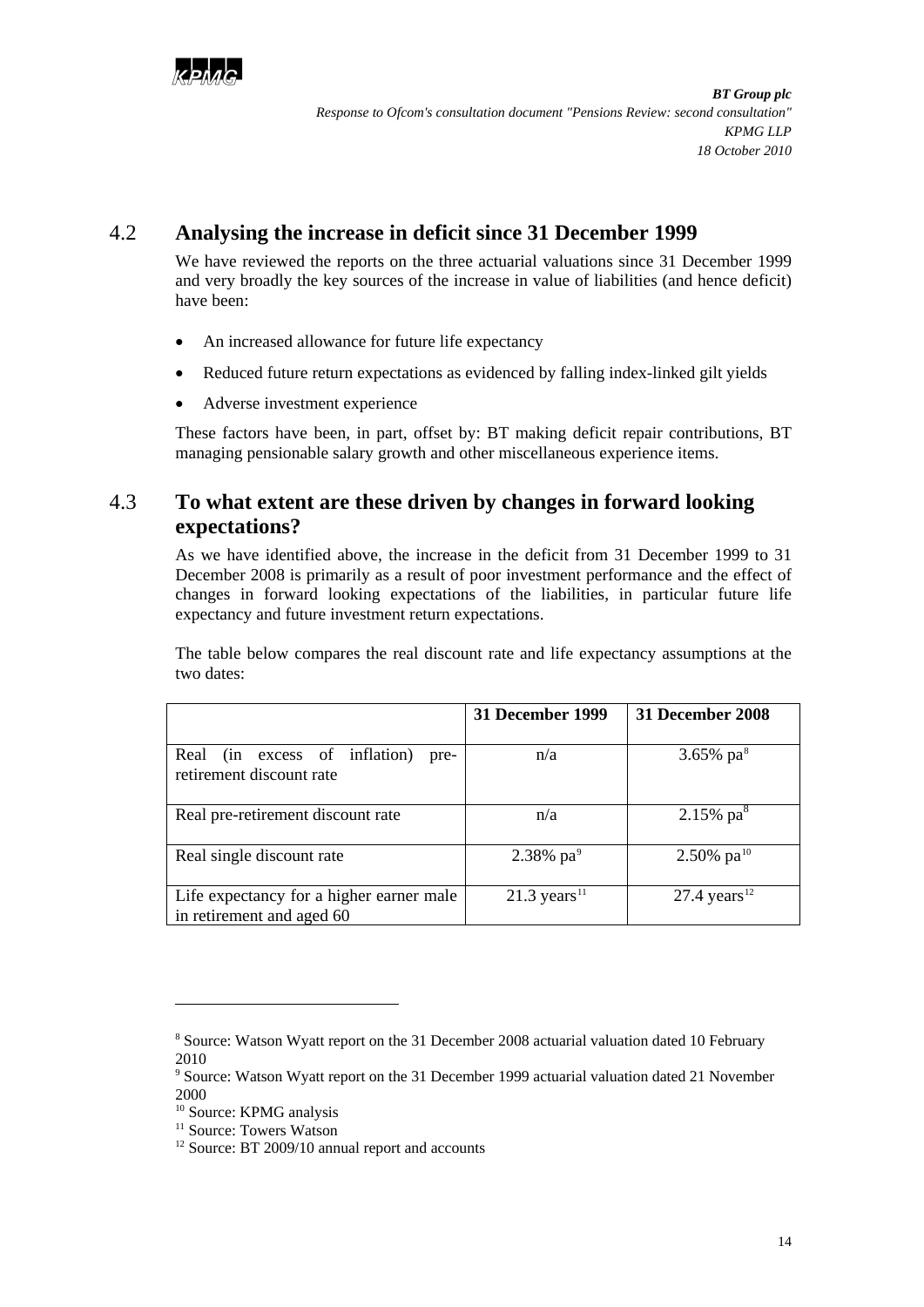

l

#### 4.3.1 **Impact of increasing life expectancy**

Based on the following assumptions, we estimate very broadly that the liabilities as at 31 December 2008 would be some £6 billion  $-$  £7 billion lower had the assumption for life expectancy remained unchanged over the period from 1999.

- A similar increase in life expectancy occurs at all ages and for females and lower paid males.
- An increase in life expectancy of one year adds some 2.5% 3% to the BTPS liabilities.

#### 4.3.2 **Impact of investment performance / future return expectations**

The change in the funding discount rate from 1999 to 2008 is built up from a number of factors:

- Changes in long-term future return expectations
- Changes in future return expectations as a result of market volatility
- Changes in the investment strategy (i.e. less equities and more bonds)
- Increases in the level of prudence in the assessment of liabilities (as required by the BTPS Trustees and the Pensions Regulator)

For many pension schemes, changes in market conditions have resulted in a deficit arising as assets have not grown in line with liabilities (even before allowing for other changes such as rising life expectancy). Very approximately, we estimate that impact of this on the BTPS over the period  $1999 - 2008$  was some £4 billion - £5 billion<sup>[13](#page-17-0)</sup>.

On the grounds of consistency between the market value of assets and the assessment of the liabilities, one might expect that when the market is depressed the expected return on assets will increase and vice versa. This is evident in the bond market where a reduction in the market price will result in an increase in the yield. A similar approach could be considered appropriate when looking at equity markets and future equity return expectations.

Since 1999, the real discount rate adopted has only risen 0.12% pa reducing liabilities by less than £1 billion. Were the £4 billion - £5 billion underperformance simply a result of market volatility one might have expected a significant increase in the discount rate and corresponding reduction in liabilities. The fact that this has not occurred could be taken as indicative of a reduction in the outlook for long-term future returns. The idea that longterm future returns have reduced is consistent with the charts showing reducing indexlinked gilt yields in both Ofcom's first consultation document and BT's response.

<span id="page-17-0"></span> $13$  Source: KPMG analysis weighting the change in funding level as a result of investment performance disclosed over the period between each triennial valuation by the average of the liabilities disclosed at the start and end of each period.